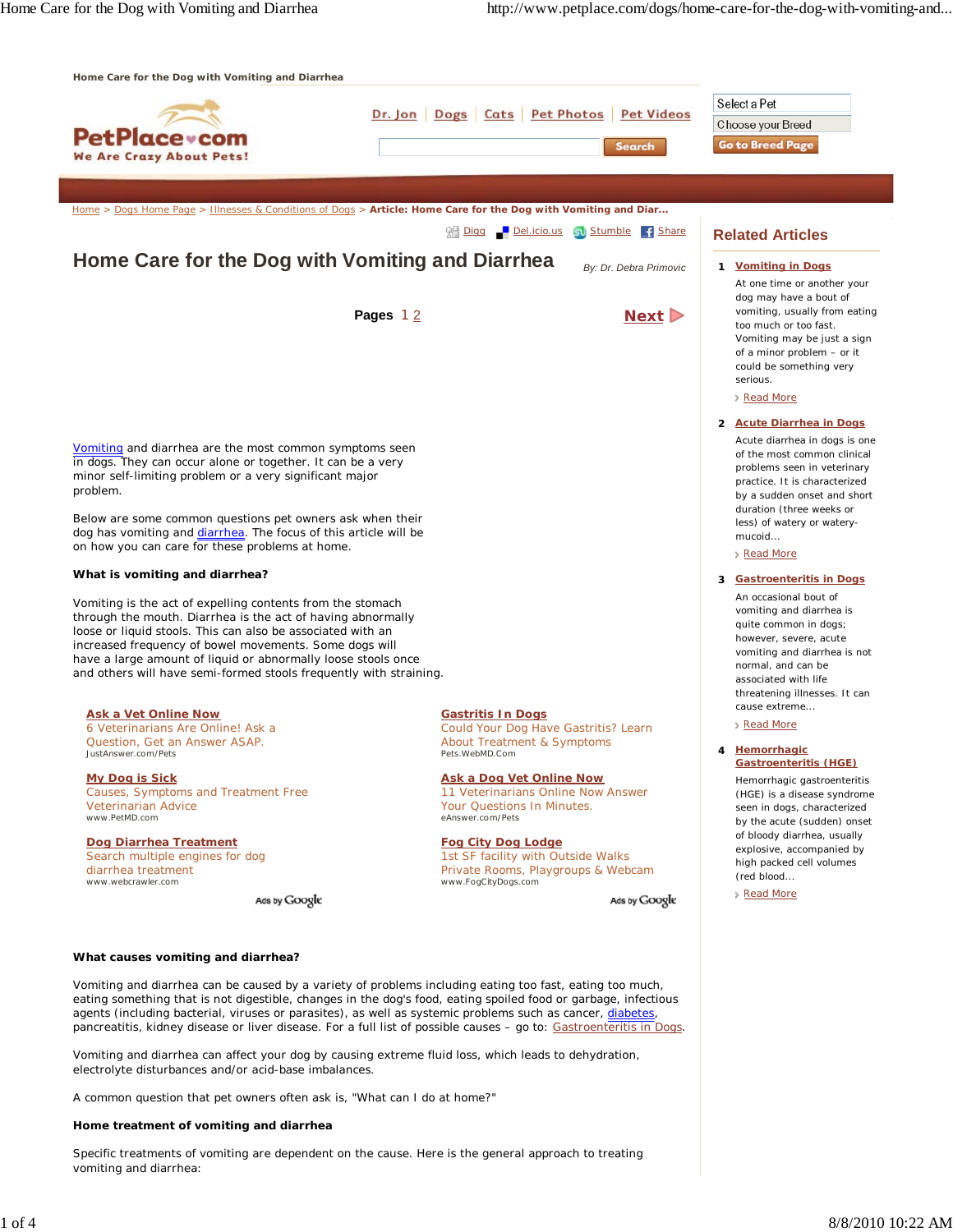If your pet vomits once and/or has a small amount of diarrhea then eats normally with no further vomiting, has a normal bowel movement and is acting playful, then the problem may resolve on its own.

If you discover any predisposing cause such as exposure to trash, change in diet or plants your dog may be eating, always eliminate that cause.

 If your dog vomits several times, has diarrhea and you cannot take your dog to your veterinarian (which is recommended), then you may try the following:

- Do not give any medications without consulting your veterinarian. Some medications can be toxic.

- Dealing with both vomiting and diarrhea can be difficult. Often with Vomiting we hold food for 2 to 4 hours – with Diarrhea sometimes is it longer – even 24 hours. These are general guidelines trying to treat both conditions. If your dog is acting sick, lethargic or the vomiting and/or diarrhea continues – PLEASE see your veterinarian.

- Withhold food and water for four to six hours. Oftentimes, the stomach lining may be very irritated. Some dogs will want to eat and continue vomiting. Give the stomach "time to rest" for a few hours.

- If your pet has not vomited by the end of this time, offer small amounts of water (a few tablespoons at a time). Continue to offer small amounts of water ever 20 minutes or so until your pet is hydrated. Don't allow your dog to over drink as this may lead to vomiting.

- If there has been no vomiting after the small increments of water are offered, then you may gradually offer a bland diet.

- Small frequent feedings of a bland digestible diet such as Hill's Prescription Diet i/d, Iams Recovery Diet, Provision EN or Waltham Low Fat, are usually recommended. You can make a homemade diet of boiled rice or potatoes (as the carbohydrate source) and lean hamburger, skinless chicken or low-fat cottage cheese (as the protein source), Feed small amounts at a time. Don't over feed as your dog may eat the entire bowl and vomit. Feed a meatball size portion and if there is no vomiting, offer a small amount more about 1 hour later. Give small amounts frequently – every 3 to 4 hours – for the first day. You can gradually increase the amount and decrease the frequency as your dog tolerates.

- Many veterinarians recommend Pepcid AC® (generic name is Famotidine) to decrease stomach acid. This helps many pets. The dosage most commonly used is 0.25 to 0.5 mg per pound (0.5 to 1.0 mg/kg) every 12 to 24 hours. A 20-pound dog should get about 5 to 10 mg (total dose) once to twice daily. This is an oral medication, which can be found at most pharmacies in the antacid section. Pepcid (Famotidine) does not require a prescription. It is often used for 3 to 5 days.

- Some veterinarians recommend Pepto-Bismol or Kaopectate® (for dogs only!). The active ingredients are generally subsalicylate and Bismuth. Two tablespoons of Pepto-Bismol contain almost as much salicylate as one aspirin tablet (which is toxic to cats). Do NOT give cats Pepto-Bismol or Kaopectate! The subsalicylate, an aspirin-like compound, can decrease diarrhea caused by intestinal infections. The bismuth agent is a chalk-like compound designed to coat the lining of the stomach and intestines. This helps some pets with diarrhea. The typical daily dose administered to dogs amounts to approximately 2 teaspoons (10 ml total) per 10-pounds, ideally split between two to four doses. This be found at most pharmacies and does not require a prescription. It is often used for 1 to 2 days. DO NOT USE IN CATS.

- Feed a bland diet for 2 days.

- The return to regular dog food should be gradual over a period of one to two days. At first, mix in a little of your dog's food into the bland diet. Feed that for one meal. Then feed a 50/50 mix for one meal. Then feed ¾ dog food and ¼ bland diet for a meal – then feed your dog's regular food.

- Leash-walk your pet to allow observation of bowel movements, observe for normal urinations and note any additional vomiting that may otherwise occur without your knowledge.

- Administer only prescribed medications.



## **Have a Pet Question?**

**Dr. Jon's Newsletter**

**Review the Most Frequent Questions Answered by Dr. Jon and His Staff of** **Yes! Send Me the Latest Health Information, Pet Tips, Pet Stories and more...**

# Ads by Google

#### **Healthy Canine Dog Food** Real Meats, Whole Grains, Vegetables and Fruits. Try BLUE! BlueBuff.com

## **Indigestion and**

**Diarrhea?** It could be a bowel condition called IBS. Find out more.. www.ivillage.com

#### **Worst Dog Cancer Mistakes**

Warning: These 6 mistakes almost killed my dog. Don't make them too Curing-Canine-Cancer.com

# **Natural Cat Cancer**

**Care** Comprehensive, Natural Program To Support Your Cat's Immune System. www.VitalityScience.com

## **Which Dog Food is Best?**

Free unbiased reviews and top picks Dog Food Reviews consumersearch.com/dog-foo

# **Local Pet Information Guide**

Alabama Alaska Arizona Arkansas **California** Colorado **Connecticut** DC **Delaware** Florida **Georgia Hawaii** Idaho **Illinois Indiana** Iowa Kansas Kentucky **Louisiana Maine** Maryland **Massachusetts** Michigan Minnesota **Mississippi** Missouri **Montana** Nebraska Nevada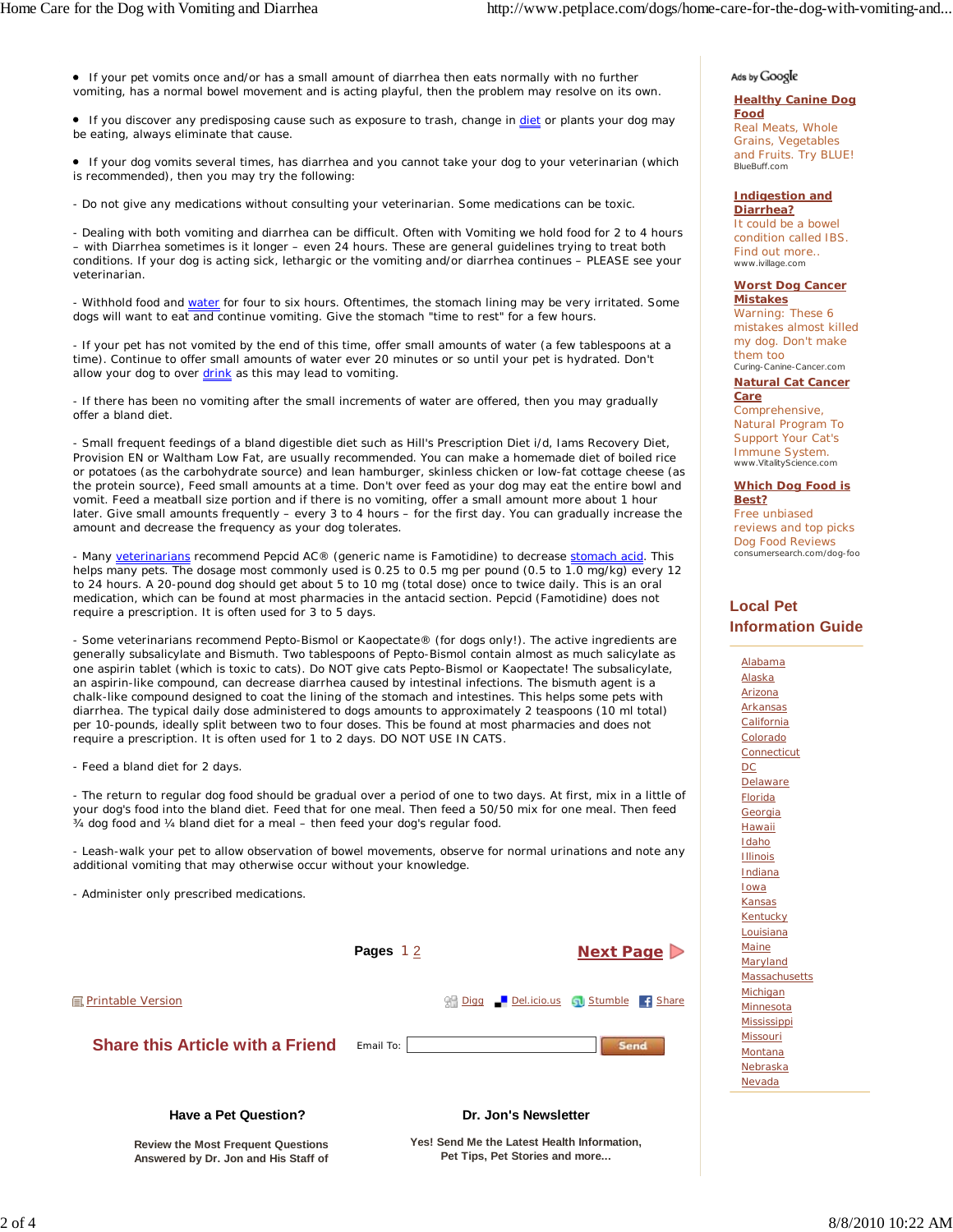|                                                                                                                                                                          | <b>Veterinarians</b>                                           |                                                                                                                                                                                                                                                                                                                                                                                                                                                                                                                                                                                                                                                                                                                                     | enter your e-mail |                           |                                             |  |
|--------------------------------------------------------------------------------------------------------------------------------------------------------------------------|----------------------------------------------------------------|-------------------------------------------------------------------------------------------------------------------------------------------------------------------------------------------------------------------------------------------------------------------------------------------------------------------------------------------------------------------------------------------------------------------------------------------------------------------------------------------------------------------------------------------------------------------------------------------------------------------------------------------------------------------------------------------------------------------------------------|-------------------|---------------------------|---------------------------------------------|--|
|                                                                                                                                                                          | <b>Click Here</b>                                              |                                                                                                                                                                                                                                                                                                                                                                                                                                                                                                                                                                                                                                                                                                                                     |                   | <b>Subscribe for FREE</b> |                                             |  |
| <b>Related Articles</b>                                                                                                                                                  |                                                                | Search Over 15,000 articles                                                                                                                                                                                                                                                                                                                                                                                                                                                                                                                                                                                                                                                                                                         |                   |                           | <b>SEARCH</b>                               |  |
| 1                                                                                                                                                                        | <b>Gastroenteritis in Dogs</b><br>cause extreme<br>> Read More | An occasional bout of vomiting and diarrhea is quite common in dogs; however, severe, acute<br>vomiting and diarrhea is not normal, and can be associated with life threatening illnesses. It can                                                                                                                                                                                                                                                                                                                                                                                                                                                                                                                                   |                   |                           |                                             |  |
| 2                                                                                                                                                                        | <b>Vomiting in Dogs</b><br>Read More                           | At one time or another your dog may have a bout of vomiting, usually from eating too much or<br>too fast. Vomiting may be just a sign of a minor problem – or it could be something very serious.                                                                                                                                                                                                                                                                                                                                                                                                                                                                                                                                   |                   |                           |                                             |  |
| 3                                                                                                                                                                        | <b>Acute Diarrhea in Dogs</b><br>mucoid<br>Read More           | Acute diarrhea in dogs is one of the most common clinical problems seen in veterinary practice. It<br>is characterized by a sudden onset and short duration (three weeks or less) of watery or watery-                                                                                                                                                                                                                                                                                                                                                                                                                                                                                                                              |                   |                           |                                             |  |
| Read More<br>a service provided by <b>Wanswer</b> .*                                                                                                                     |                                                                | bloody diarrhea, usually explosive, accompanied by high packed cell volumes (red blood<br><b>Need a Quick Answer to Your Pet Problem?</b><br>Get an Answer in 10 minutes or less from a Veterinarian or a Vet Technician                                                                                                                                                                                                                                                                                                                                                                                                                                                                                                            |                   |                           |                                             |  |
| Type your question here                                                                                                                                                  |                                                                |                                                                                                                                                                                                                                                                                                                                                                                                                                                                                                                                                                                                                                                                                                                                     |                   |                           | <b>Send My Question</b><br>Vet Professional |  |
|                                                                                                                                                                          |                                                                | 100% Risk FREE. You Pay Only for the Answers You Like. Fees are Typically \$9 - \$15<br>In the event of a medical emergency, please contact your veterinarian immediately. JustAnswer is not to be<br>used in the event of any medical emergencies.                                                                                                                                                                                                                                                                                                                                                                                                                                                                                 |                   |                           |                                             |  |
| <b>Over 10,000 Veterinarian Approved Articles</b>                                                                                                                        |                                                                |                                                                                                                                                                                                                                                                                                                                                                                                                                                                                                                                                                                                                                                                                                                                     |                   |                           |                                             |  |
| Dogs & Puppies                                                                                                                                                           |                                                                |                                                                                                                                                                                                                                                                                                                                                                                                                                                                                                                                                                                                                                                                                                                                     |                   |                           |                                             |  |
| <b>* Dog Breeds</b><br><b>Dog Medication</b><br><b>Dog Products</b><br><b>Dog Symptoms</b><br>* Dog Health<br>* Dog Care<br><b>Dog Training</b><br><b>* Dog Pictures</b> |                                                                | labrador retriever, golden retriever, yorkshire terriers, german shepherds, beagle, boxers<br>dog allergy medication, dog pain medication, dog anxiety medication, dog flea medication<br>dog bowls, dog crates, dog toys, dog beds, dog ramps, dog food storage, dog tags<br>dog vomiting, dog limping, dog diarrhea, dog bad breath, dog coughing, dog seizures<br>dog cancer, dog diabetes, dog epilepsy, dog hip dysplasia, dog health, sick dog<br>dog vaccination, dog microchipping, dog grooming, dog neutering, dog spaying, dogs mating<br>dog aggression, dog barking, dog chewing, dog behavior, dog jumping, dog whisperer<br>puppy pictures, funny dogs, cute dogs, dog breeds, sleeping dogs, silly dogs, small dogs |                   |                           |                                             |  |
| Cats                                                                                                                                                                     |                                                                |                                                                                                                                                                                                                                                                                                                                                                                                                                                                                                                                                                                                                                                                                                                                     |                   |                           |                                             |  |
| <b>Cat Breeds</b><br><b>Cat Medication</b>                                                                                                                               |                                                                | persian, siamese cats, devon rex, ragdoll cats, sphynx, maine coon cat<br>cat flea medication, cat heartworm control, cat tick medications                                                                                                                                                                                                                                                                                                                                                                                                                                                                                                                                                                                          |                   |                           |                                             |  |

- **Cat Medication**<br>**Cat Products** cat litter box, cat food, cat bed, cat flea collar, cat carrier, cat urine odor
- 
- 
- 
- **Cat Symptoms** cat vomiting, cat limping, cat diarrhea, cat bad breath, cat coughing<br> **Cat Health** cat health, cat liver cancer, cat diabetes, cat scratch fever, cat aids, s cat health, cat liver cancer, cat diabetes, cat scratch fever, cat aids, sick cat